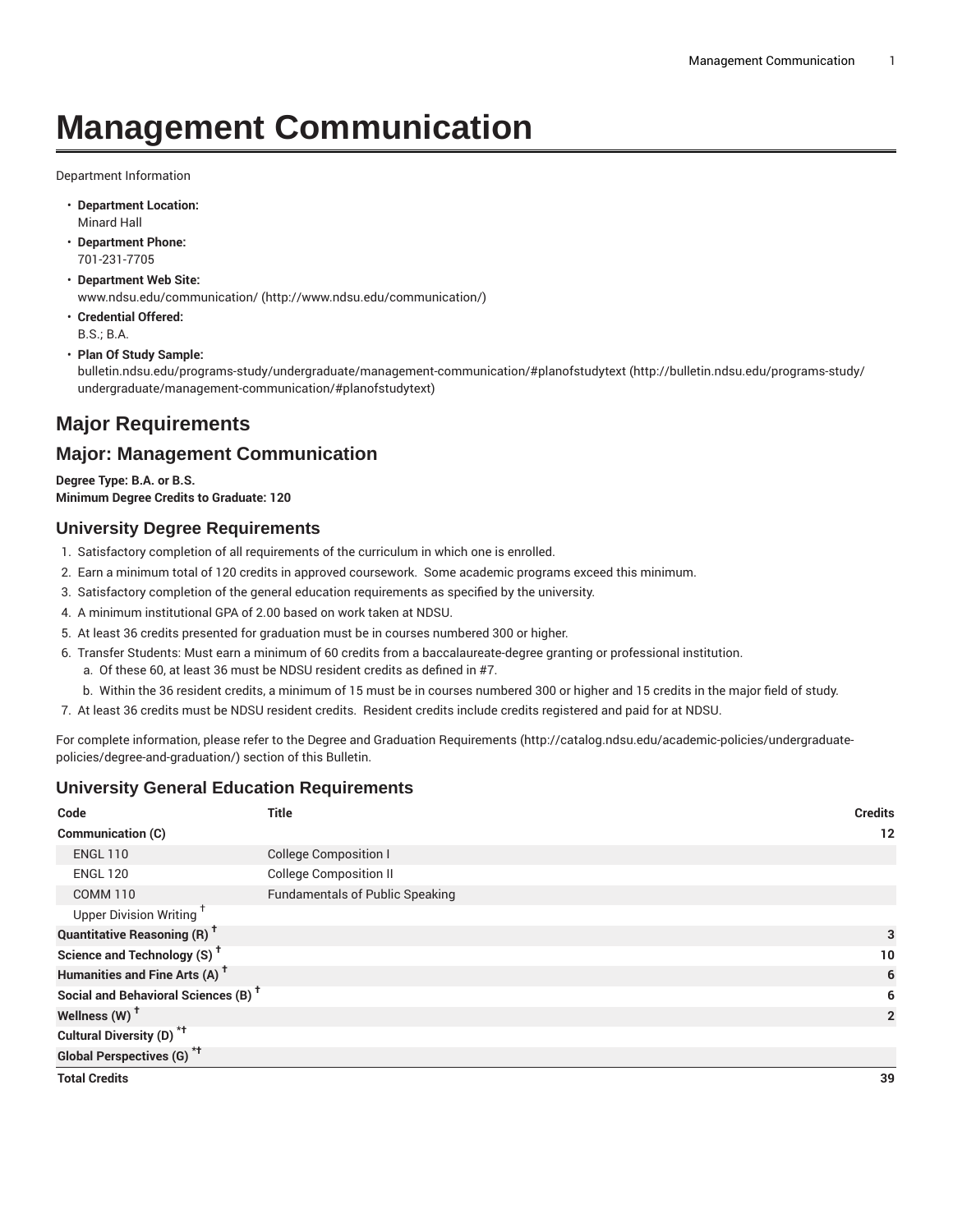- \* May be satisfied by completing courses in another General Education category.
- † General education courses may be used to satisfy requirements for both general education and the major, minor, and program emphases, where applicable. Students should carefully review major requirements to determine if specific courses can also satisfy these general education categories.
- A list of university approved general education courses and administrative policies are available [here](http://catalog.ndsu.edu/academic-policies/undergraduate-policies/general-education/#genedcoursestext) ([http://catalog.ndsu.edu/academic-policies/](http://catalog.ndsu.edu/academic-policies/undergraduate-policies/general-education/#genedcoursestext) [undergraduate-policies/general-education/#genedcoursestext](http://catalog.ndsu.edu/academic-policies/undergraduate-policies/general-education/#genedcoursestext)).

#### **Arts, Humanities, and Social Sciences**

#### **Degree Requirements**

**Bachelor of Science (B.S.) Degree –** The completion of a minor program of study.

**Bachelor of Arts (B.A.) Degree –** Second year language proficiency at college level required.

#### **Arts, Humanities and Social Sciences College Requirements**

An additional 9 credits are required by the College of Arts, Humanities and Social Sciences for a student whose primary degree is a Bachelor of Science or Bachelor of Arts degree in a major from the College of AHSS. These additional 9 credits are not required for the Bachelor of Science in Architecture degree, Bachelor of Science degree with a major in Environmental Design, Bachelor of Fine Arts degree, Bachelor of Music degree, for any student whose primary major or degree is not in the College of AHSS, or the student is earning two majors or two different degrees.

| Code                                                        | Title                                                                                                                                                                                                                                                                                                                                                              | Credits |
|-------------------------------------------------------------|--------------------------------------------------------------------------------------------------------------------------------------------------------------------------------------------------------------------------------------------------------------------------------------------------------------------------------------------------------------------|---------|
| <b>AH&amp;SS College Requirements</b>                       |                                                                                                                                                                                                                                                                                                                                                                    |         |
|                                                             | Courses used to satisfy any general education requirement cannot be used to also count toward the AH&SS College Requirements. A<br>minimum of three credits is required in each of the 3 following areas for a total of 9 credits. Choose only those courses with the prefixes<br>listed for each area. A course with the WGS prefix can only be used in one area. |         |
| <b>Area One: Humanities</b>                                 |                                                                                                                                                                                                                                                                                                                                                                    |         |
| ARB. ENGL. FREN. GERM. HIST. HUM. PHIL. RELS. SPAN. or WGS. |                                                                                                                                                                                                                                                                                                                                                                    |         |
| <b>Area Two: Social Sciences</b>                            |                                                                                                                                                                                                                                                                                                                                                                    |         |
| ANTH, CJ, COMM, EMGT, POLS, SOC, or WGS                     |                                                                                                                                                                                                                                                                                                                                                                    |         |
| Area Three: Fine Arts                                       |                                                                                                                                                                                                                                                                                                                                                                    |         |
| ARCH, ART, ENVD, LA, MUSC, or THEA                          |                                                                                                                                                                                                                                                                                                                                                                    |         |
| <b>Total Credits</b>                                        |                                                                                                                                                                                                                                                                                                                                                                    | 9       |

#### **Major Requirements**

| Code                                                                                                                               | <b>Title</b>                             | <b>Credits</b> |  |  |
|------------------------------------------------------------------------------------------------------------------------------------|------------------------------------------|----------------|--|--|
| <b>Pre-Communication Requirements</b>                                                                                              |                                          |                |  |  |
| Students must complete the following 18 credits of coursework with a minimum GPA of 3.00 to be admitted to the professional major. |                                          |                |  |  |
| <b>ENGL 120</b>                                                                                                                    | <b>College Composition II</b>            | 3              |  |  |
| <b>COMM 110</b>                                                                                                                    | <b>Fundamentals of Public Speaking</b>   | 3              |  |  |
| <b>COMM 112</b>                                                                                                                    | Understanding Media and Social Change    | 3              |  |  |
| <b>COMM 114</b>                                                                                                                    | <b>Human Communication</b>               | 3              |  |  |
| <b>COMM 212</b>                                                                                                                    | Interpersonal Communication              | 3              |  |  |
| <b>COMM 220</b>                                                                                                                    | Persuasion                               | 3              |  |  |
| <b>Professional Management Communication Major</b>                                                                                 |                                          |                |  |  |
| <b>COMM 101</b>                                                                                                                    | Majors and Careers in Communication      | 1              |  |  |
| <b>COMM 315</b>                                                                                                                    | Small Group Communication                | 3              |  |  |
| <b>COMM 320</b>                                                                                                                    | <b>Communication Research Methods</b>    | 3              |  |  |
| <b>COMM 383</b>                                                                                                                    | Organizational Communication I           | 3              |  |  |
| <b>COMM 431</b>                                                                                                                    | <b>Communication Ethics and Law</b>      | 3              |  |  |
| <b>COMM 483</b>                                                                                                                    | Organizational Communication II          | 3              |  |  |
| <b>COMM 496</b>                                                                                                                    | Field Experience                         | 3              |  |  |
| Select one of the following for upper division writing requirement:                                                                |                                          |                |  |  |
| <b>ENGL 320</b>                                                                                                                    | <b>Business and Professional Writing</b> |                |  |  |
| <b>ENGL 321</b>                                                                                                                    | Writing in the Technical Professions     |                |  |  |
| <b>ENGL 322</b>                                                                                                                    | Writing and the Creative Process         |                |  |  |